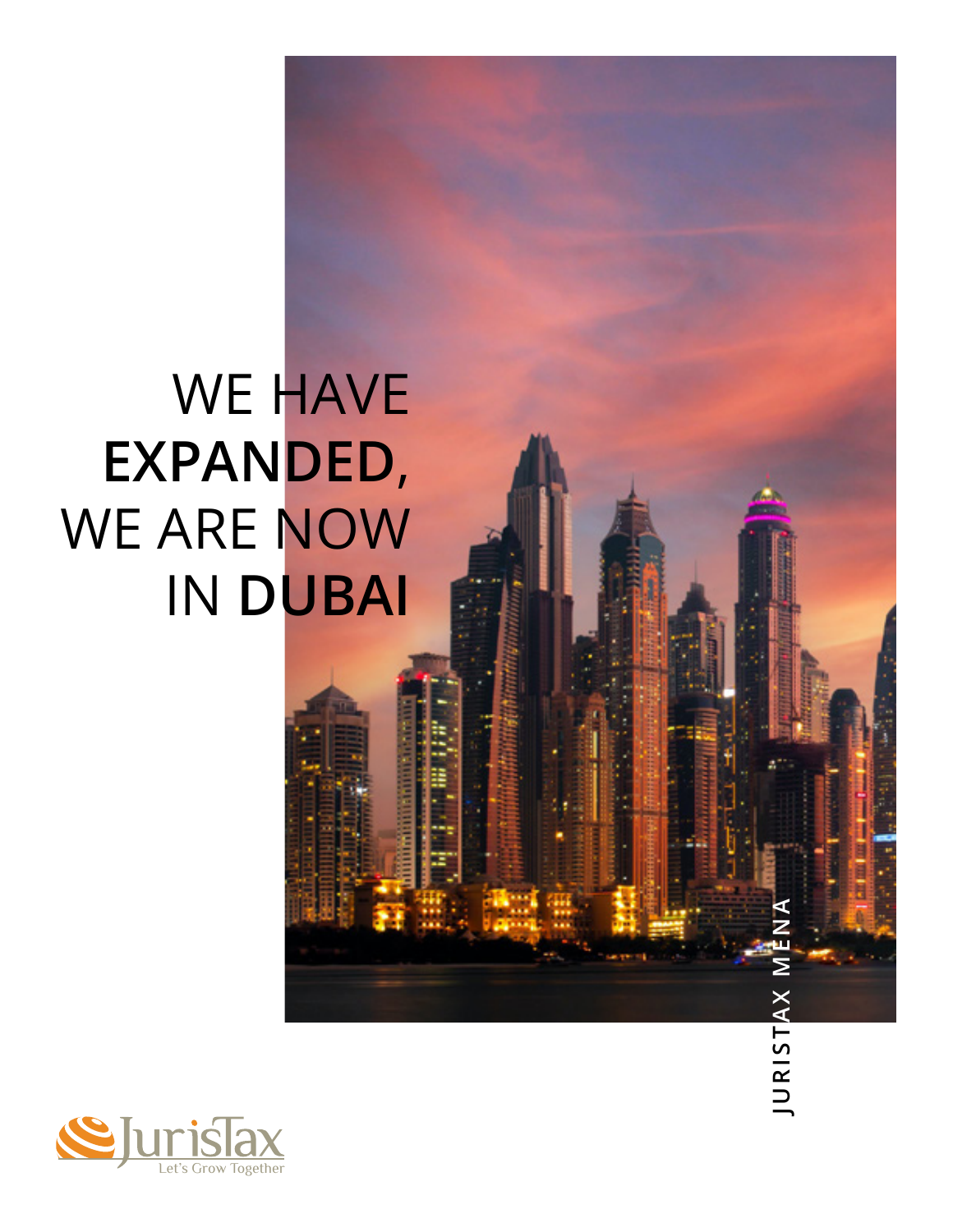## **LET'S TALK ABOUT DOING BUSINESS IN DUBAI**

**50** years of a remarkable journey since the foundation of the UAE in 1971, the incredible UAE today is a leading jurisdiction with the following key features:





## **WHY STRUCTURE YOUR BUSINESS THROUGH UAE?**

- No.1 on Ease of Doing Business Index-MENA region
- No. 16 on World Bank Ease of Doing Business 2020
- No. 27 amongst 140 countries in the Global Competitiveness ranking
- 210 tax treaties signed (including DTAAs and IPPAs)
- White-listed jurisdiction fully compliant with OECD
- Political stability and liberal business environment
- World-class infrastructure facilities and connectivity
- Vast range of corporate vehicles and regimes
- Full repatriation of capital and profit
- No foreign exchange controls
- 0% corporate tax on worldwide income
- 0% withholding tax on dividends/interests/ royalties
- 0% personal income tax
- 0% capital gains tax
- Double A rated for S&P
- Double A2 rated for Moody's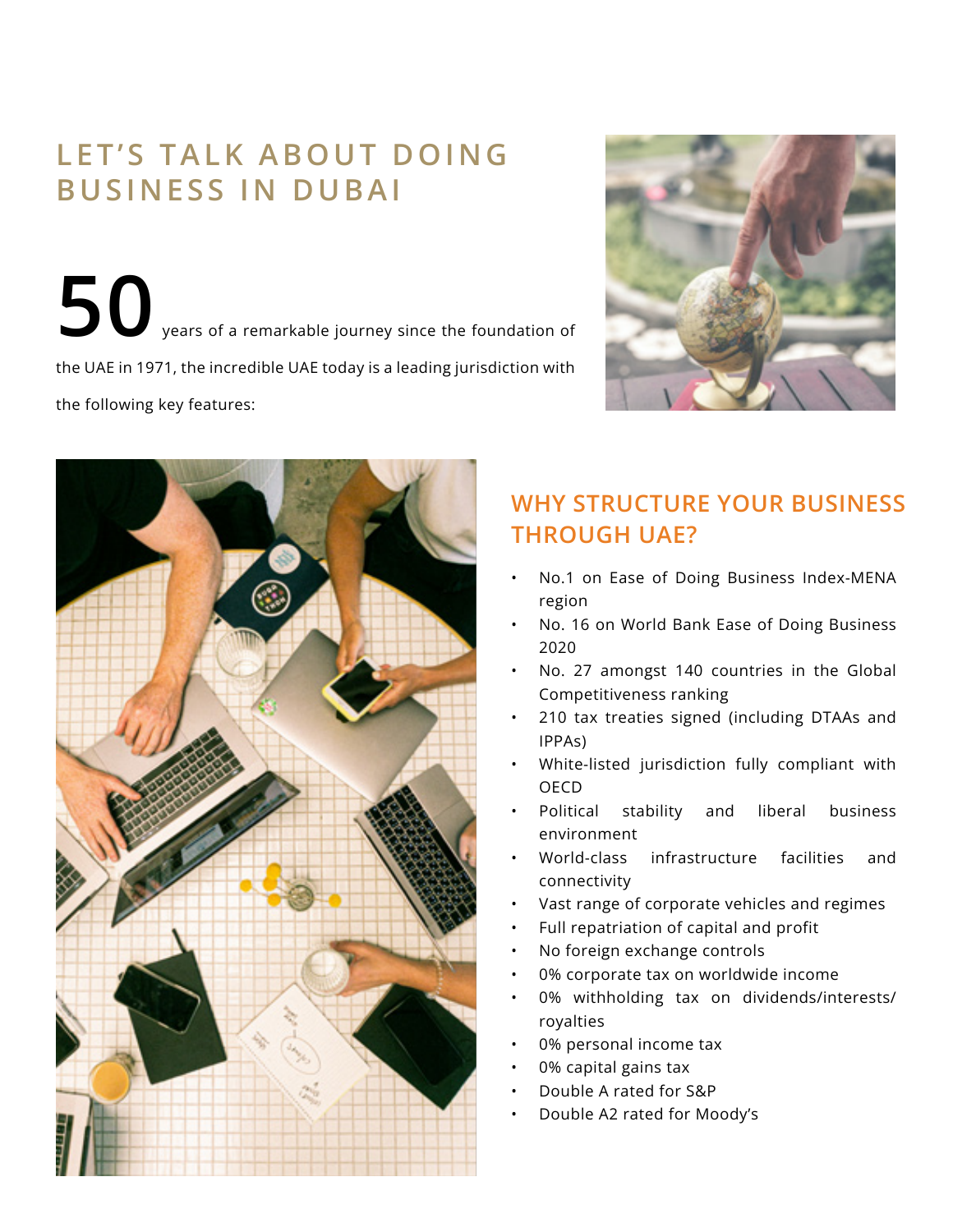



#### **STRUCTURES TO DO BUSINESS IN UAE**

There are 3 types of corporate structures across UAE, namely, (i) Mainland, (ii) Free Zone and (iii) Offshore. Under each of them, there are different corporate structures ranging from establishment, subsidiary, branches, limited liability company, foundations and other special licenses.

The selection of the optimum structure depends on certain considerations, namely the type of structure sought, the number of partners, the proposed business activities, dealings inside and/or outside the UAE, the requirements for office type, the number of staffs, the requirement for residency visa and others.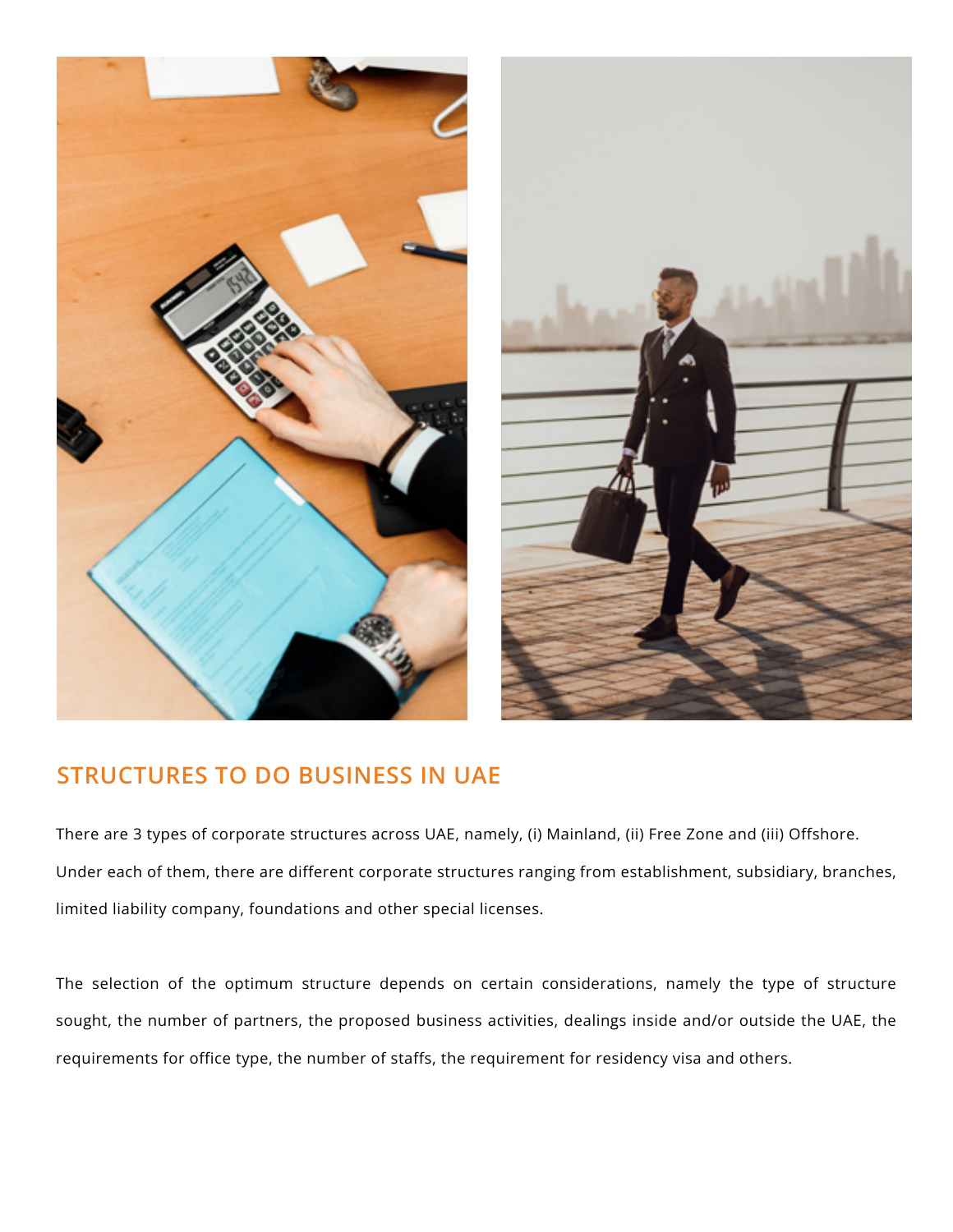#### **MAINLAND**

A mainland company is an onshore company licensed by the Department of Economic Development (DED) of the related emirate which is allowed to do business in the local market as well as outside the UAE without any restriction. The main advantage for foreign investors establishing a business in mainland UAE is that, unlike the Free Zones, there is no territorial restriction on business activities or the location of offices/ premises. A mainland company therefore has the freedom to trade anywhere in the UAE or wider Gulf Cooperation Council (GCC) states, including all the Free Zones, and will have a far wider range of real estate options to choose from.





#### **FREE ZONE**

A free zone establishment is incorporated within a designated jurisdiction of the emirate where the company is allowed to do business inside the same free zone or outside UAE. For commercial licenses and trading of physical goods, the company cannot do local business directly because the government has posed a limitation for trading in the local market. There are around 40 free zones established in the UAE and each free zone is designed around one or more commercial categories and only offers licenses to companies within those categories.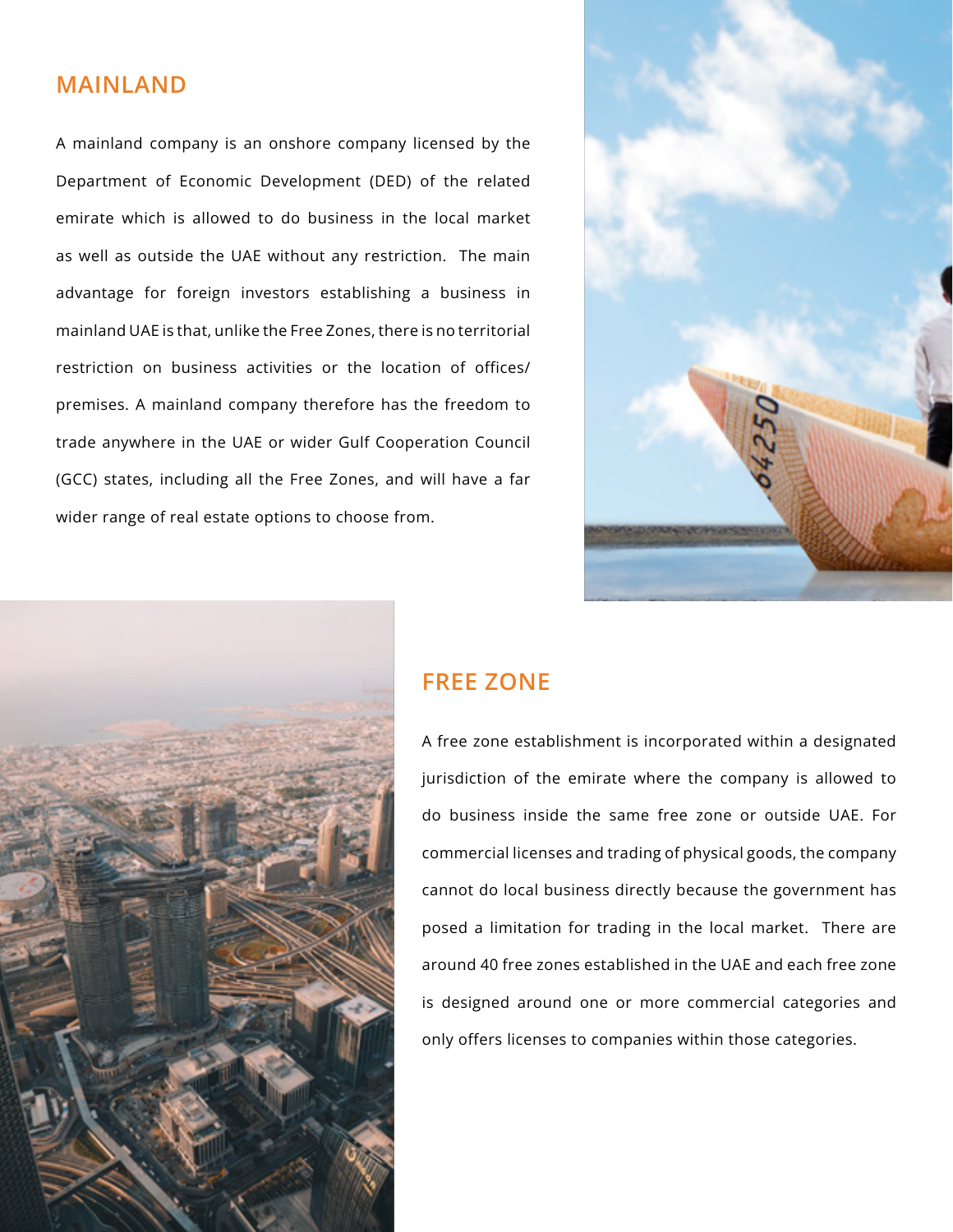

| The principal free zones and their license activities include: $\overline{\phantom{a}}$ |  |  |  |
|-----------------------------------------------------------------------------------------|--|--|--|
|                                                                                         |  |  |  |

| Dubai Multi Commodités Centre<br>(DMCC)        | Commodités Trade and Ex-<br>changes                                   |
|------------------------------------------------|-----------------------------------------------------------------------|
| Jebel Ali Free Zone (JAFZA)                    | Trading, General Trading, Ser-<br>vice, Logistics and Industrial      |
| Dubai International Financial Centre<br>(DIFC) | Banking, Financial Services<br>and Legal                              |
| Dubai World Central (DWC)                      | Aviation, Logistics, Light Indus-<br>try and Ancillary services       |
| Dubai Knowledge Park (DKP)                     | Huma onal Development                                                 |
| Dubai Internet City (DIC)                      | Internet and Communications<br>Technology                             |
| Dubai Silicon Oasis (DSO)                      | Information Technology, Tele-<br>com, Electronic and Engineer-<br>ing |
| Ras Al-Khaimah (RAKEZ)                         | Trading, General Trading,<br>Service, Industrial and Educa-<br>tional |

### **OFFSHORE**

Offshore Companies are set up with the intention of operating outside its registered jurisdiction and/or the location of its ultimate ownership. The two principal jurisdictions offering Offshore Companies in the UAE are Ras Al Khaimah (RAK) and the Jebel Ali Free Zone (JAFZA). Both are "tax free" jurisdictions that levy no income tax or corporate tax and allow 100% foreign ownership. They may not, however, carry out business with residents in the UAE or have physical premises within the UAE. Both RAK and JAFZA have their own specific benefits. RAK is the most cost effective, but JAFZA is the only Offshore Company that is legally permitted to own property situated in Dubai.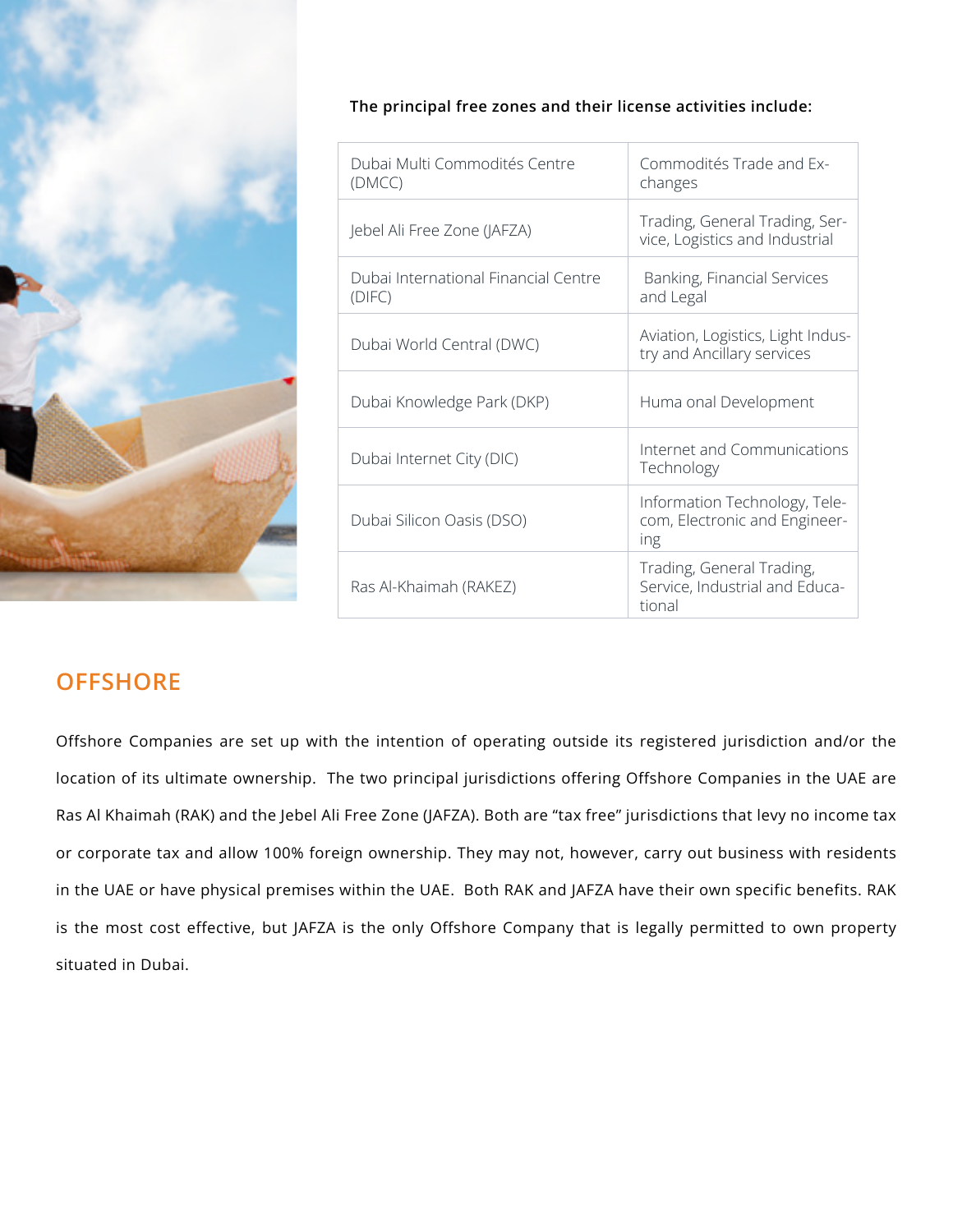#### **THE PRINCIPAL FREE ZONES AND THEIR LICENSE ACTIVITIES INCLUDE:**

|                        | <b>Mainland</b>                             | <b>Free Zone</b>                                                                     | <b>Offshore</b>                                  |
|------------------------|---------------------------------------------|--------------------------------------------------------------------------------------|--------------------------------------------------|
| Corporate tax rate     | $0\%$                                       | O%                                                                                   | O%                                               |
| Foreign ownership      | *100%                                       | 100%                                                                                 | 100%                                             |
| Access to tax treaties | Yes                                         | Yes                                                                                  | No                                               |
| Conduct of business    | Anywhere in UAE<br>& outside UAE            | Within the free zone. Trade<br>within UAE is possible<br>through a distributor.      | Outside UAE                                      |
| Office requirements    | Min. of 200 sq<br>feet                      | Not compulsory to have a<br>physical office space. Many<br>free zones in Dubai allow | Not allowed to have a physical<br>office in UAE. |
| Location of office     | Anywhere in UAE                             | for flexible desk solutions.                                                         | Not applicable                                   |
| Types of trade license | Commercial,<br>Professional &<br>Industrial | Only in the free zone                                                                | Not applicable                                   |
| **Local service agent  | Required                                    | Commercial, Professional &<br>Industrial                                             | Not required                                     |
| <b>VISA</b>            | Eligible                                    | Not required                                                                         | No eligibility                                   |

**\*** For all professional trade licenses, they can be held 100% by foreigners. Certain licenses under commercial segment still require 51% ownership by a UAE citizen.

\*\* A local service agent is a UAE citizen who is required to sign up for all applications connected to governmental bodies. He does not interfere in the daily business operations unless agreed.

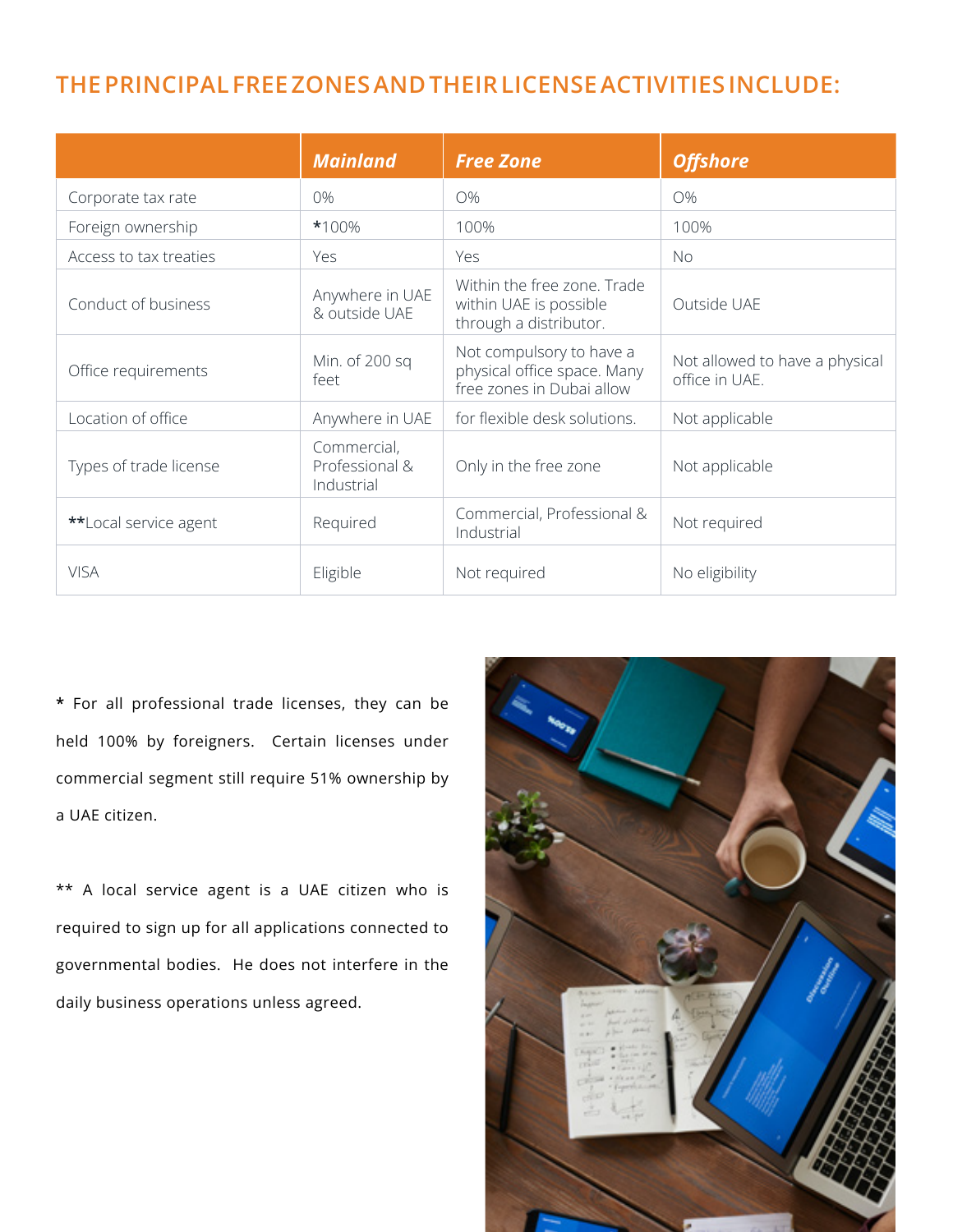

In addition to our office in Ras Al Khaimah, we are proud to announce the opening of our new office in Dubai.

Meet us at **27th Floor, Al Saqr Business Tower, DIFC Zabeel 2, Sheikh Zayed Road, Dubai, United Arab Emirates.** 

#### **WHO WE ARE**

Juristax MENA is a corporate service provider incorporated in the United Arab Emirates (UAE). JurisTax MENA forms part of JurisTax Group, headquartered in Mauritius, with representations and offices in South Africa, Seychelles, Rwanda, UAE and Singapore. JurisTax is a privately-owned and diversified financial services group in existence since 2008. The aim of the group is to help global clients structure, preserve and grow their capital in a compliant and sustainable environment, by leveraging on the different business clusters, seasoned experts and trusted partner networks. The ultimate objective is for clients to take advantage of personalized solutions while at the same time reaping the benefits of large corporate-style operations.

#### **OUR SERVICES**

- Incorporation & registration
- Re-domiciliation & migration
- Bank account opening services
- Application of special licenses / approvals
- Accounting & bookkeeping support services
- Wealth advisory & management services
- Secretarial & corporate services
- Compliance services (screening reports, internal control manual, independent audit, compliance officer & MLRO)
- Visa applications and local services
- Audit of investment portfolios
- Fund Administration and Accounting